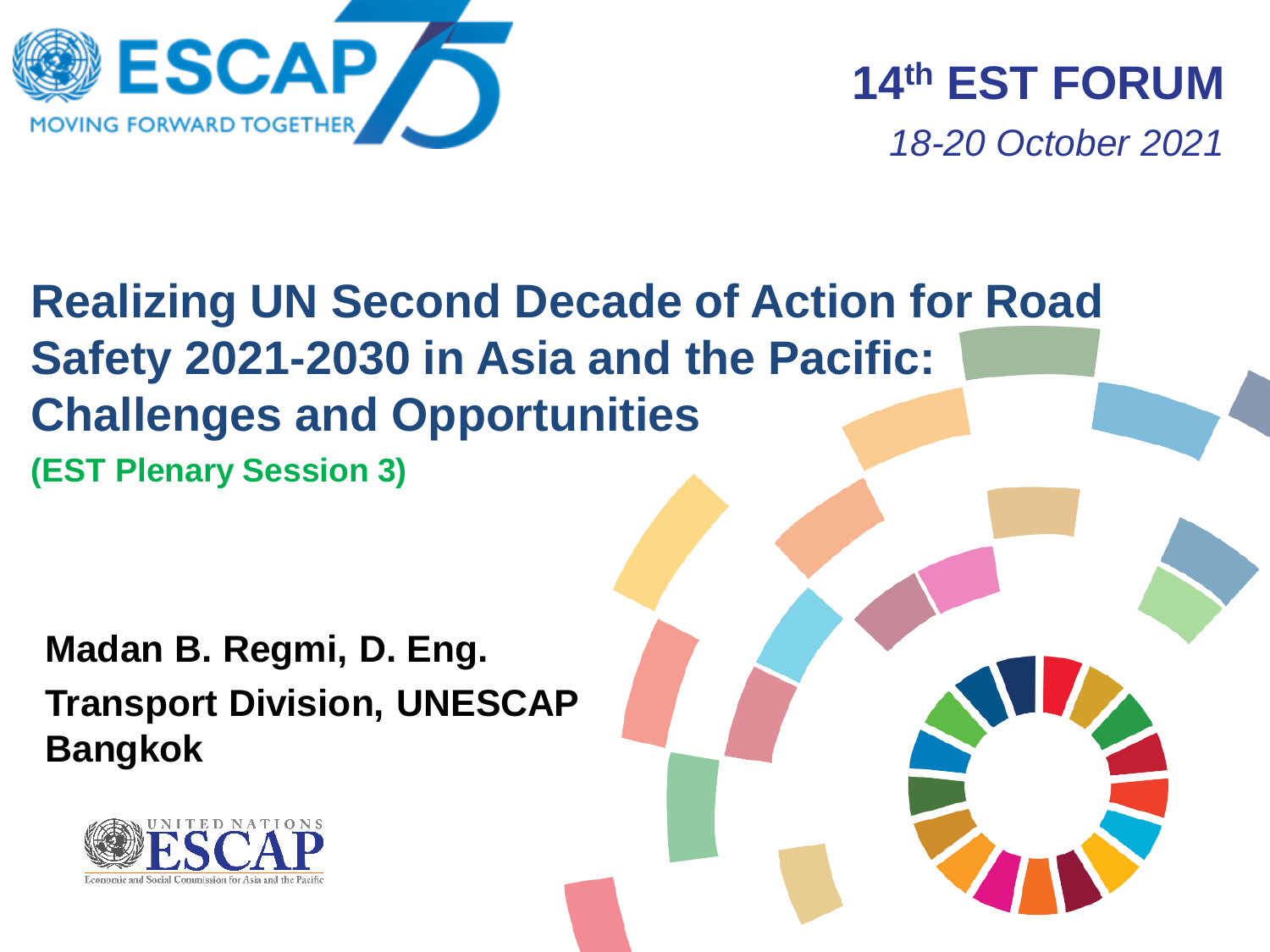# **Regional Road Safety Status**



Asia-Pacific region:

- Accounted for 60% of the global road traffic deaths in 2016
- Road traffic fatalities increased by 10.8% from 2013 to 2016
- Road traffic fatality rate per 100,000 inhabitants increased from 17.17 to 18.35 from 2013 to 2016
- South-West Asia and South-East Asia subregion have high fatality rate 20.3 and 17.78 in 2016 respectively
- High share of fatalities among VRUs

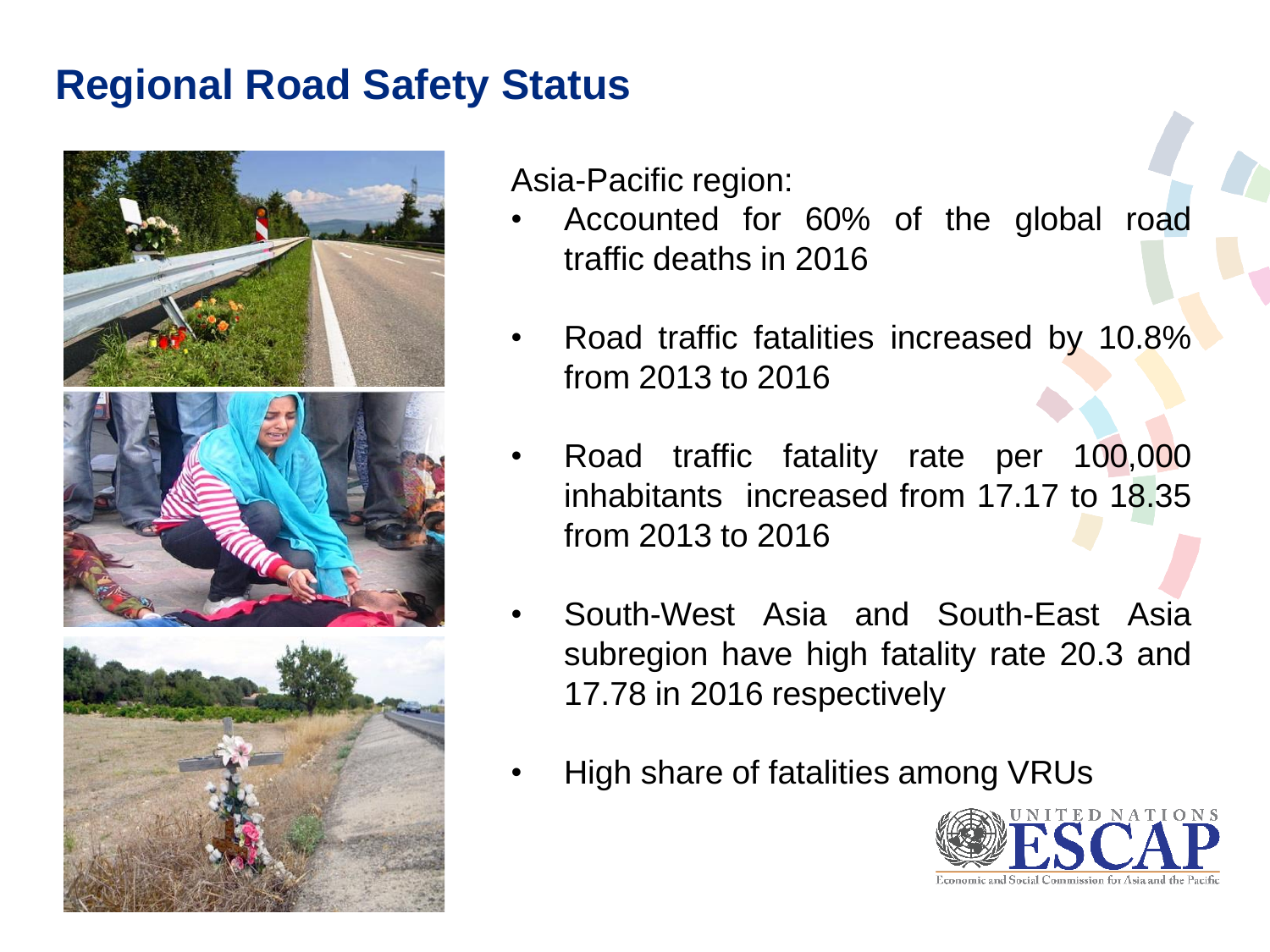## **Number of Road Traffic Fatalities (Asia-Pacific)**



Source: WHO reports, 2008, 2013, 2015, 2018

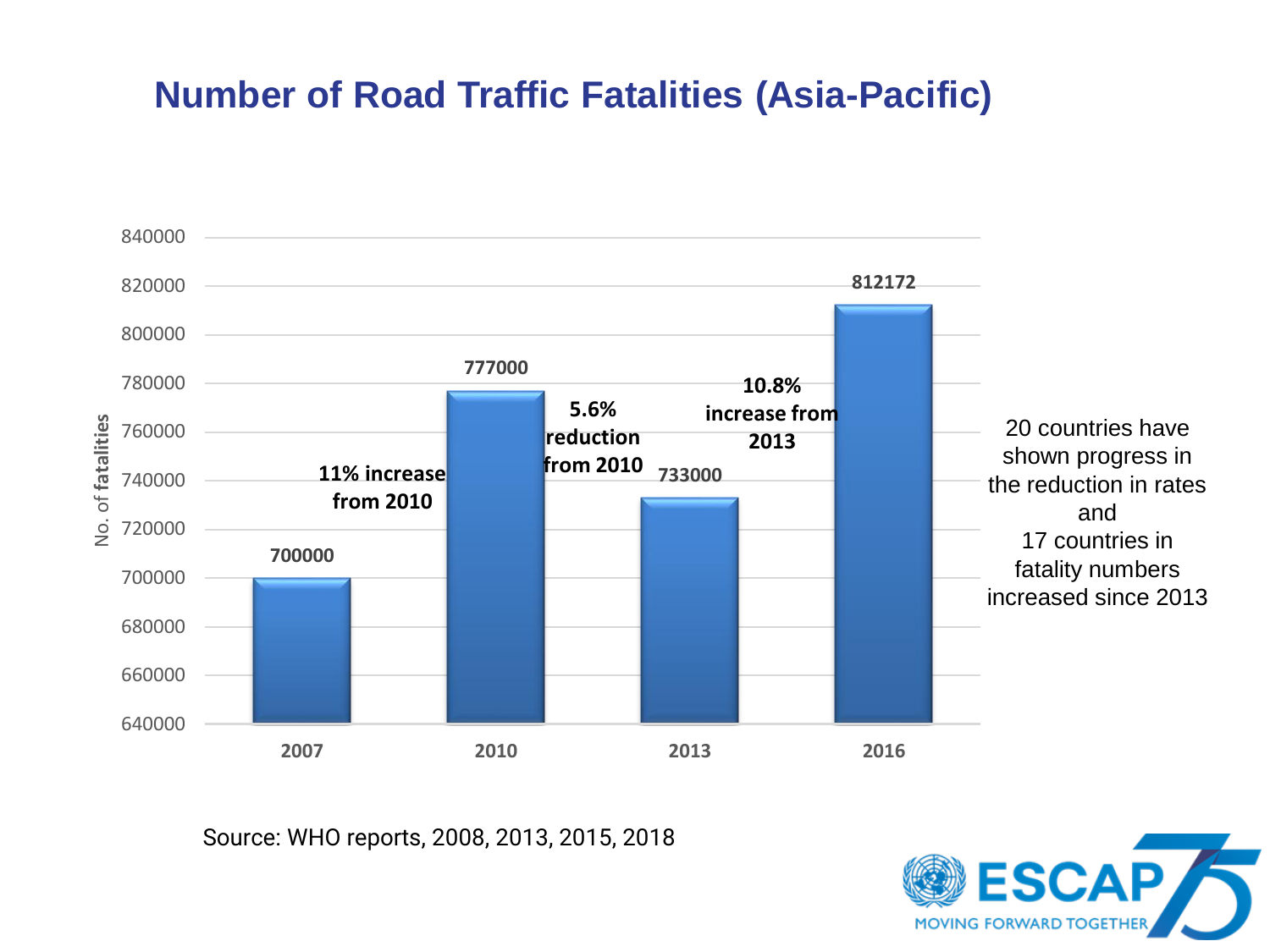#### **Road Traffic Fatalities per 100,000 population**



Source: WHO, 2015, 2018

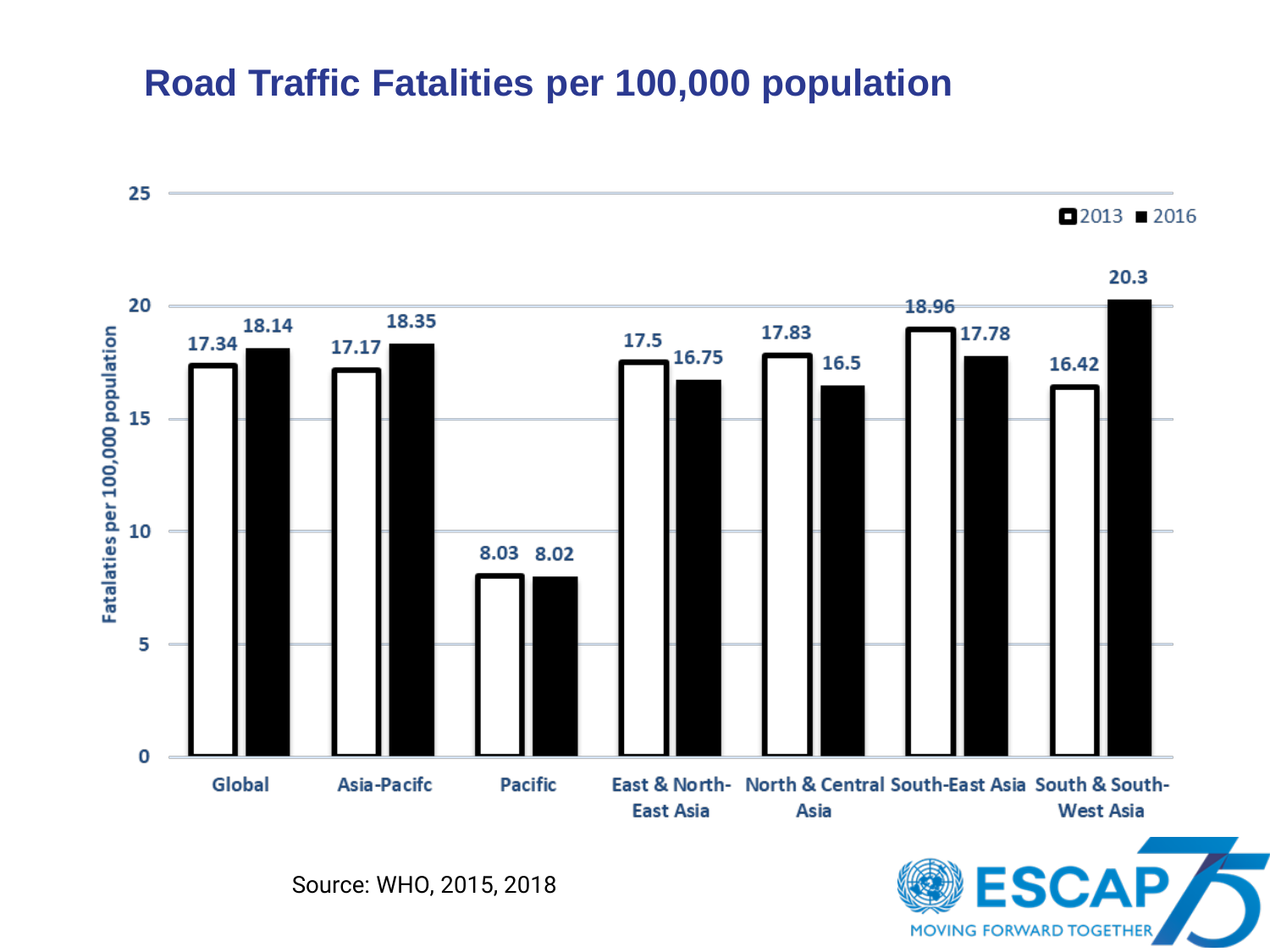### **Countries Fatalities, 2010 Fatalities, 2016 Difference** Afghanistan 1 6,209 5,230 -16% Bangladesh 17,289 24,954 44% Bhutan  $96$  139 45% India 1990 - 231,027 299,091 29% Maldives  $\sim$  1  $\sim$  6  $\sim$  4  $\sim$  -33% Nepal 1,787 4,787 4,622 -3% Pakistan 30,131 27,582 -8% Sri Lanka 2,854 3,096 8% **Sub-total South-Asia 292,399 364,718 25%** Cambodia 15% Indonesia 42,434 31,726 -25% Laos  $1,266$   $1,120$   $-12\%$ Malaysia 1 7,085 7,374 4% Myanmar 10,540 47% Philippines 12,690 12,690 49%  $Singapore$  259  $259$   $155$   $-40\%$ Thailand  $26,316$   $22,491$   $-15\%$ Vietnam  $21,651$   $24,970$   $15\%$ **Sub-total South-East Asia 117,118** 113,869 -3% **Total 409,517 478,587 17%**

## **Road Fatalities in Asian Countries**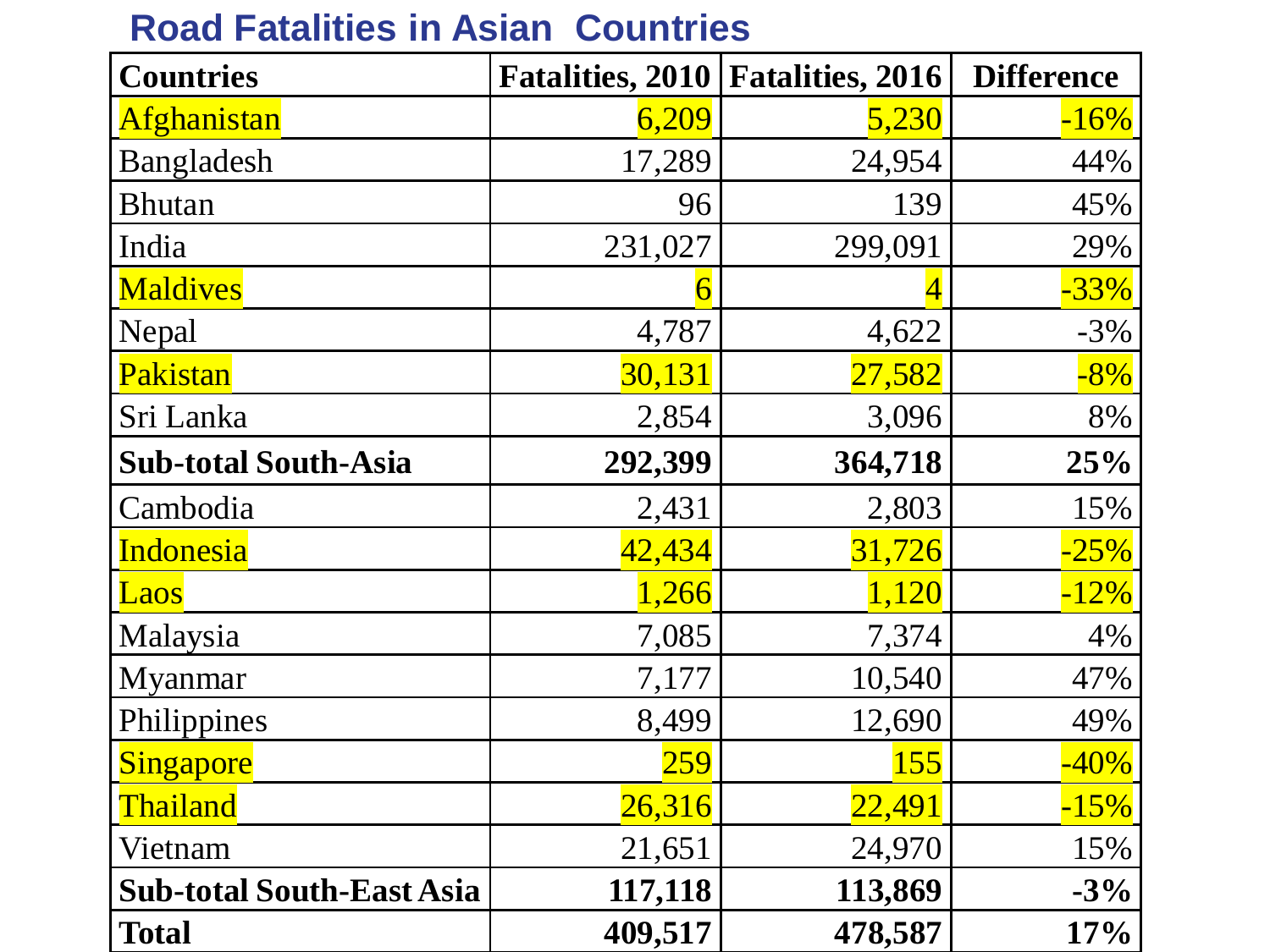## **Regional Road Traffic Fatalities and Fatality Rate (2016)**





Source: WHO, 2018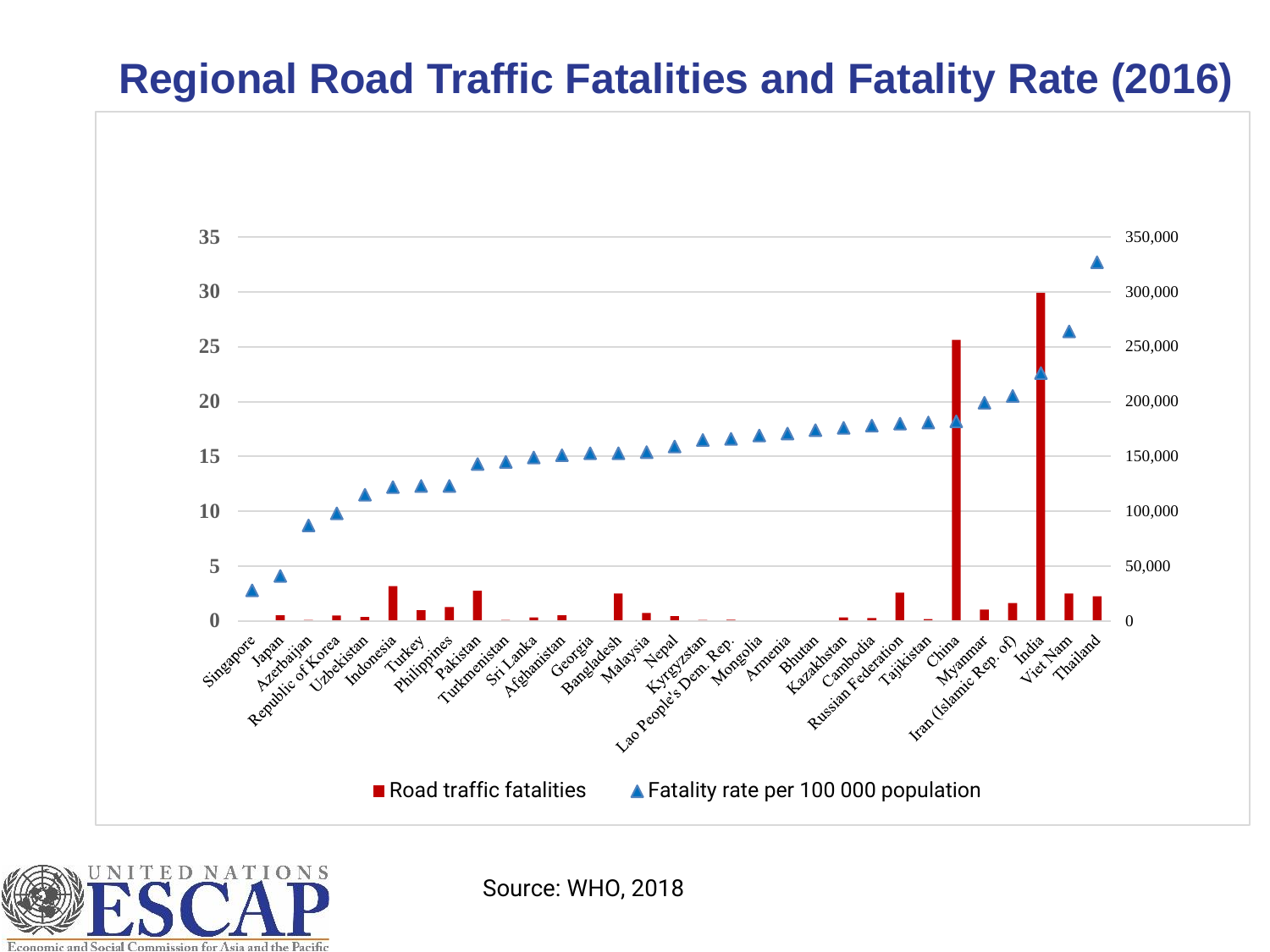| <b>Countries</b>       | <b>Vehicle fleet</b> | $ 2/3$ - wheelers | Share of 2/3                                    |
|------------------------|----------------------|-------------------|-------------------------------------------------|
| <b>Bangladesh</b>      | 2,879,708            | 1,980,246         | 68.77%                                          |
| <b>India</b>           | 210,023,289          | 154,297,746       | <b>73.47%</b>                                   |
| Nepal                  | 2,339,169            | 1,547,312         | 66.15%                                          |
| Pakistan               | 18,352,500           | 13,538,200        | 73.77%                                          |
| Sri Lanka              | 6,795,469            | 4,815,617         | 70.87%                                          |
| Cambodia               | 3,751,715            | 2,714,193         | 72.35%                                          |
| <b>Indonesia</b>       | 128,398,594          | 106,570,833       | 83.00%                                          |
| <b>Lao PDR</b>         | 1,850,020            | 1,422,869         | 76.91%                                          |
| Malaysia               | 27,613,120           | 12,677,041        | 45.91%                                          |
| <b>Myanmar</b>         | 6,381,136            | 5,391,505         | 84.49%                                          |
| Philippines            | 9,251,565            | 5,329,770         | 57.61%                                          |
| Thailand               | 37,338,139           | 20,407,296        | 54.66%                                          |
| <b>Vietnam</b>         | 50,666,855           | 47,131,928        | 93.02%                                          |
| <b>South-East Asia</b> | 266,184,678          | 201,787,874       | 75 SAMITED NATIONS                              |
| <b>South Asia</b>      | 241,225,456          | 176,332,050       | 73. Do Geal Commission for Asia and the Pacific |

## **Share of 2 and 3 wheelers in vehicle fleet, 2016**

Source: WHO, 2018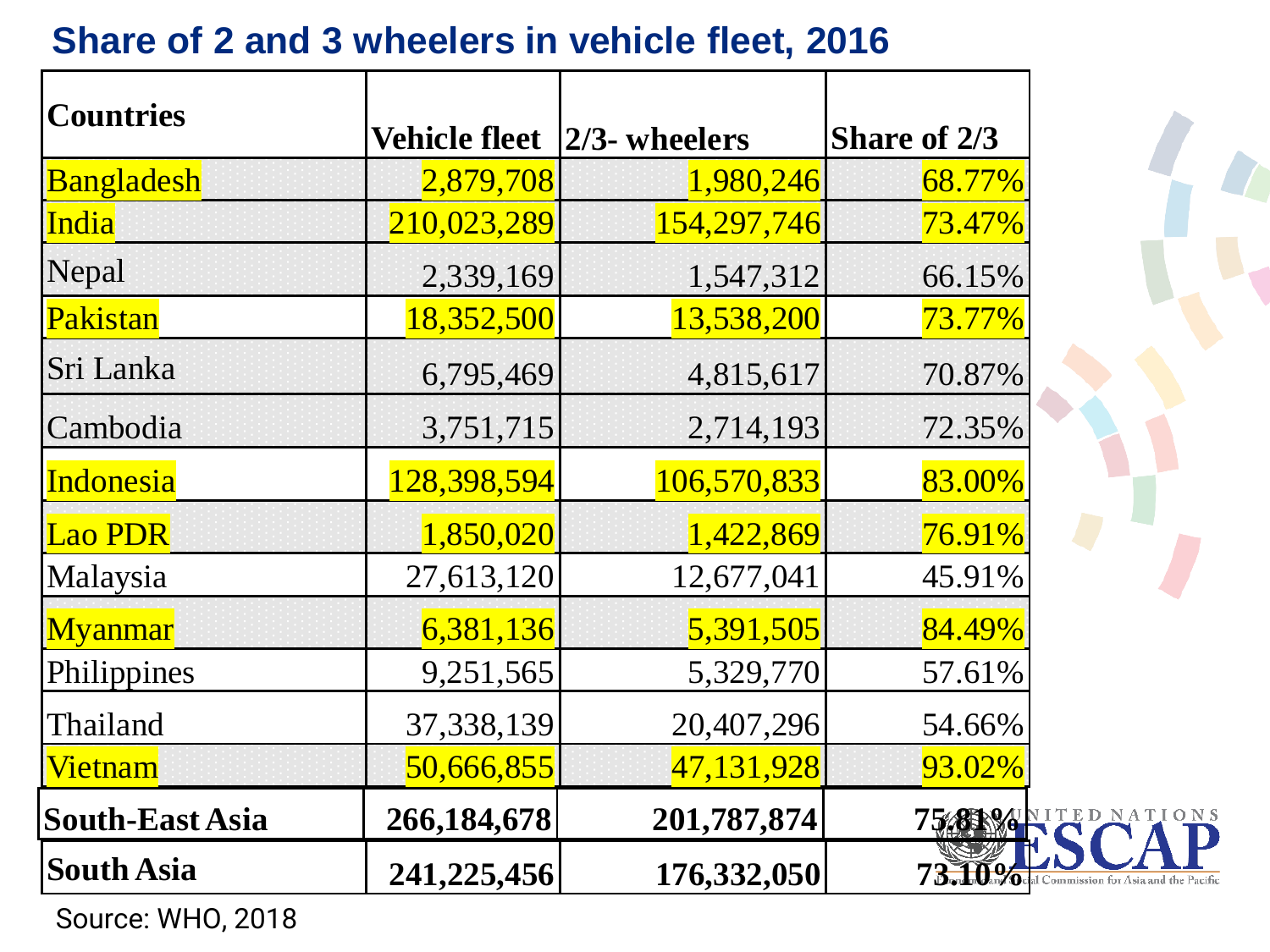## **Share of Fatalities by Users, 2016**

| <b>Type</b>              | Global | <b>Asia-Pacific</b> | <b>South-East Asia</b> |
|--------------------------|--------|---------------------|------------------------|
| 4-wheeled vehicles       | 25.3%  | 20.2%               | 7.1%                   |
| Others/unspecifies       | 21.5%  | 24.9%               | 17.8%                  |
| <b>Pedestrians</b>       | 20.6%  | 13.5%               | 10.7%                  |
| Cyclists                 | 2.7%   | 2.1%                | 2.8%                   |
| Powered 2 and 3 wheelers | 29.3%  | 39.2%               | 61.7%                  |
| <b>Total for VRUs</b>    | 52.6%  | 54.8%               | 75.2%                  |

Source: WHO, 2018

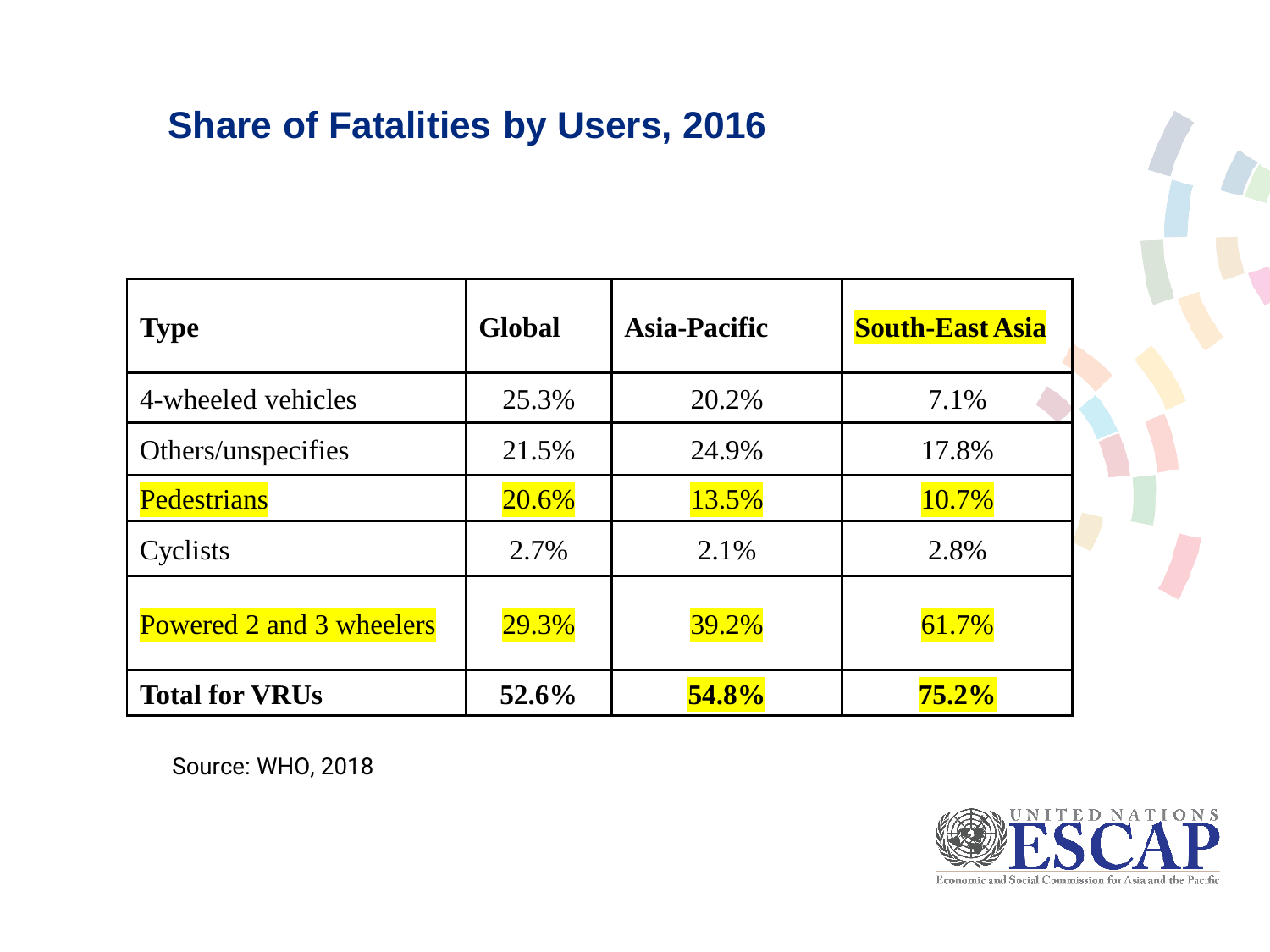## **United Nations Global and Regional Initiatives**

- 2<sup>nd</sup> Decade of Action for Road Safety 50% reduction by 2030
- Road Safety Trust Fund
- Global Plan of Action- Safe System Approach
	- Multimodal transport and land use planning
	- Safe road infrastructure
	- Safe vehicles
	- Safe road use
	- Post crash-care
- Regional, subregional and national follow-ups
- Asia Pacific Road Safety Observatory

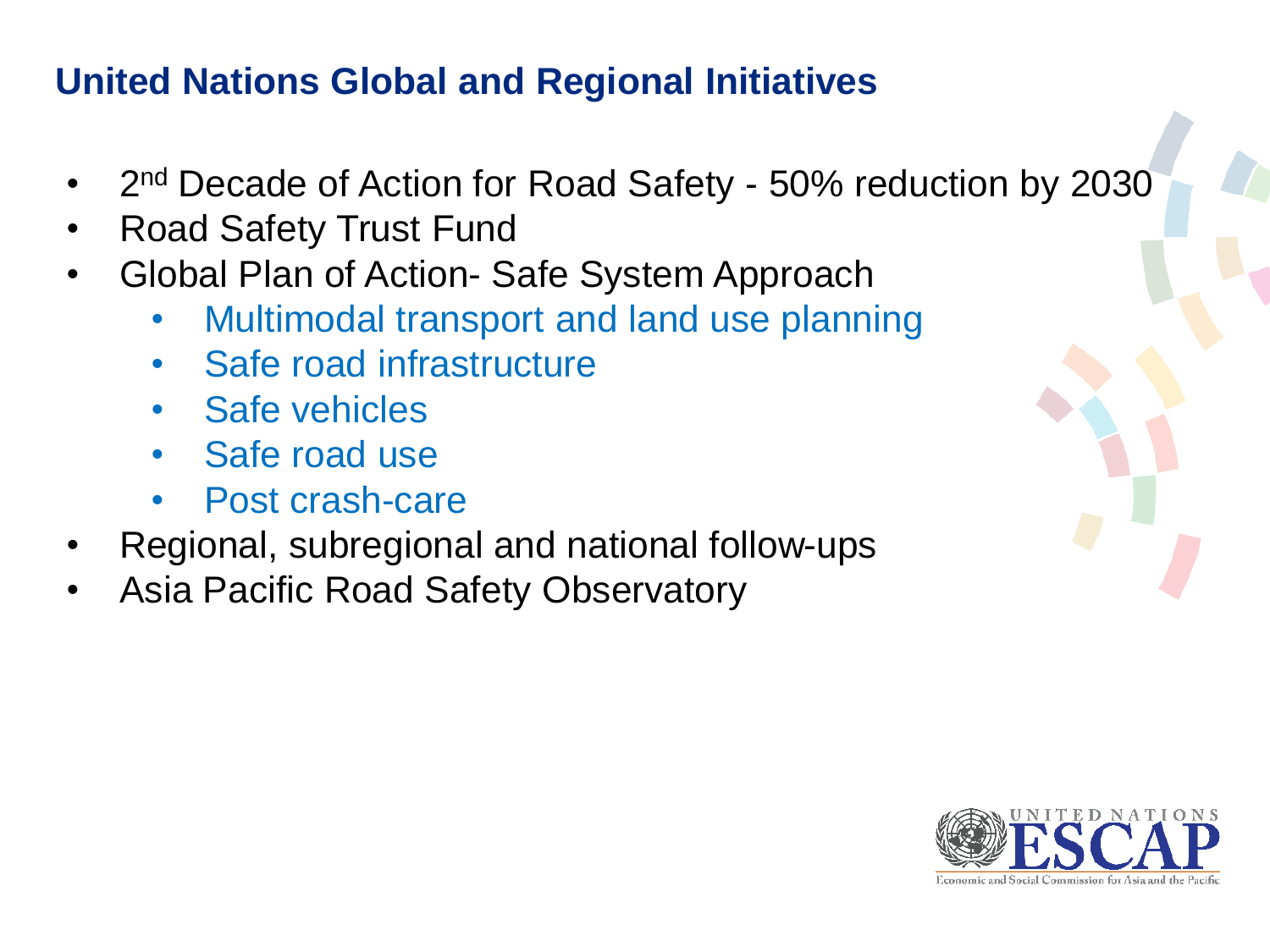

2021-2030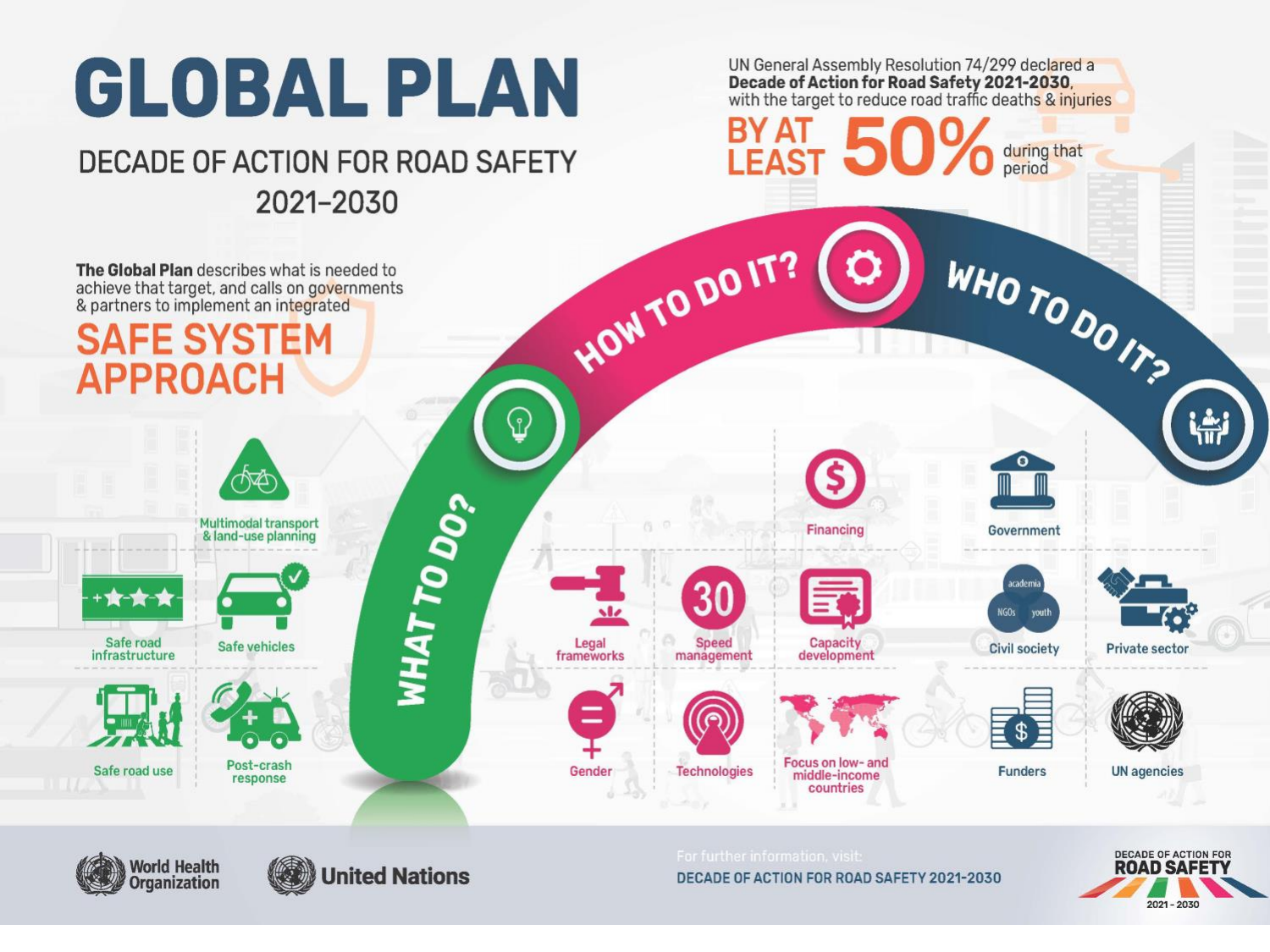# **Concluding Remarks**

- Decade target translates to 7.5% reduction per year
- Improve data collection and analysis: evidence-based policies
- Focus on venerable road users and two and three wheelers
- Develop a national strategy and action plan and their implementation
- Need more commitment of policy makers and stakeholders-National lead agency
- Low-cost solutions- enforcement of guidelines, traffic rules
- Reduction of risk factors: Seat belt and helmet use, drink Driving, Speeding
- Not to be reactive